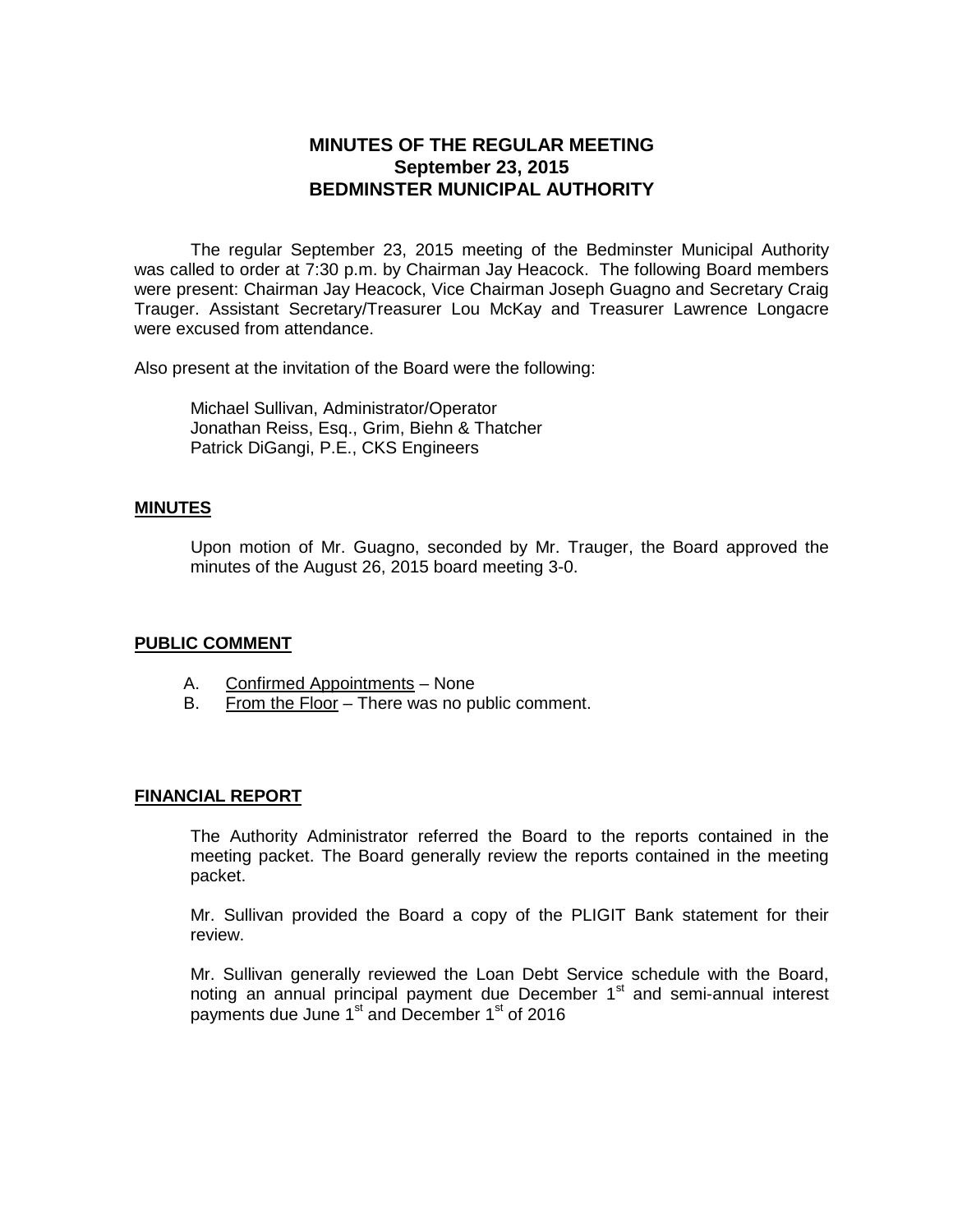### **TREASURER'S REPORT**

- 1. Mr. Sullivan read the Treasurer's Report, dated September 23, 2015. A motion was made by Mr. Trauger, seconded by Mr. Guagno to approve the Treasurer's Report of - \$73,426.16 (Pennland Farms - \$10,868.09 Estates at Deep Run Creek \$5,173.03). The motion passed with a 3-0 vote.
- 2. A motion was made by Mr. Trauger, seconded by Mr. Guagno to authorize Joe Guagno to be the representative for the Authority in regards to electrical purchases. The motion passed with a 3-0 vote.

## **SOLICITOR'S REPORT**

### **Authority Business**

Mr. Reiss referred the Board to his written report.

**Developments** – The Authority Solicitor briefly updated the Board on the Weis Market project.

Weiss Markets – Weiss Markets has been unable to obtain the necessary easements for the Water and Sewer installation as well as the storm water system. The Authority Solicitor is working with the developer to finalize and review the various agreements.

## **ENGINEER'S REPORT**

#### **Authority Projects**

The Authority's Engineer generally reviewed the projects within the written engineering report.

**Wigton Cirlce Sewer Replacement Project** – The project is in the maintenance period. The Authority Engineer spoke with the Continental properties regarding homes with missing the numbers located on the curb in front of their homes due to the replacement of the curbs. After discussing this issue with property manager, the numbers will be fixed as part of the Stonebridge I & I contract.

**Stonebridge Drive Sewer Replacement Project** – The board directed the engineer to include seal coating the disturbed driveways as part of the replacement project.